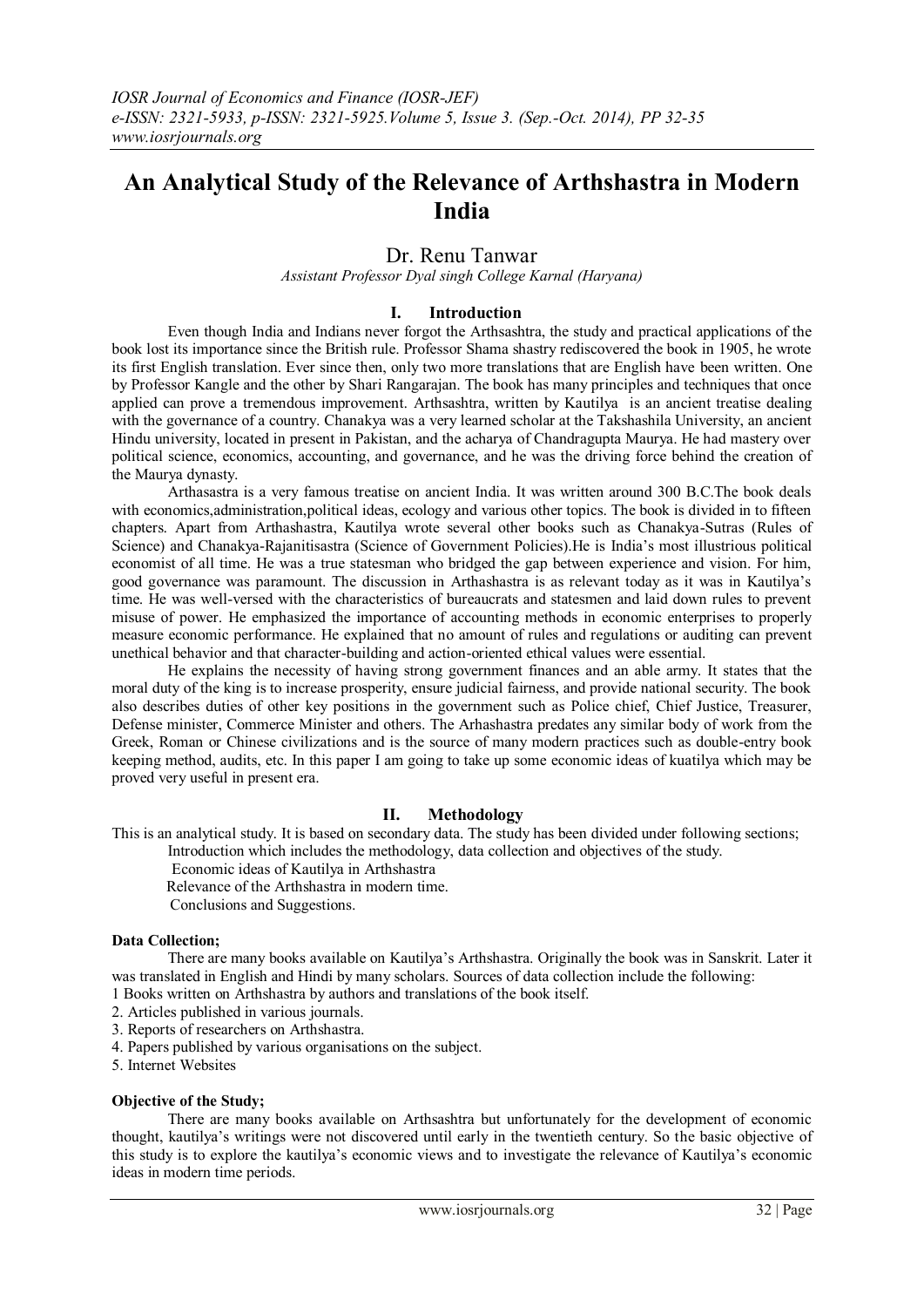#### **Economic ideas of Kautilya in Arthshastra**

A perfect balance has to be maintained between State management and people's welfare is the essence of Kautilya's economic treatise Arthshastra, created 2,500 years ago. He was a great statesman as well as great scholar. He defined "Economics as the most important aspect as it provides the basis for human existence and survival." He performed a dominant role in the formation of Maurya Dynasity.It was his guidance that empire attained growth with stability with the help of strong administration and efficient fiscal management. He believed in public welfare because when his work gave a strong focus on the wealth, effectiveness and wellbeing of the king, his actual objective was not to benefit the king but to benefit the people.

# **Welfare State**

Arthsashtra lays the conceptual foundation for making India the first welfare state. He advocates welfare in all spheres. He did not talk only about human welfare but paid attention to animal welfare also. He states,

"In the happiness of his subjects lies the king"s happiness, in their welfare lays his welfare. He shall not consider as good as only that which pleases him but treat as beneficial to him whatever pleases his subjects" He advocates the protection of livelihood, of weaker section, consumer protection and even the welfare of prisoners also. The King"s dharma is to be just, fair and liberal in protecting his people. His attitude to his people should be like attitude of a father towards his children. Kautilya defined the ideal ruler as one "who is ever active in promoting the welfare of the people and who endears himself by enriching the public and doing good to them."

# **Good Governance**

Governance generally encompasses all aspects of the way a country is governed, including its economic policies and regulatory framework. Kautilya had immense knowledge about various aspects of governance such as taxation, diplomacy, trade, business, administration etc. It is said that he had a fair knowledge of medicine and astrology as well. It is a treatise on political economy similar to Machiavelli"s The Prince and hence he has been compared to Machiavelli by some and Aristotle and Plato by others. Kautilya speaks of the way a state's economy is organized, how ministers should be chosen, war conducted, and how taxation should be arranged and distributed. Emphasis is placed on the importance of a network of spies and informers which function as a surveillance corps for the king, focusing on external threats and internal dissidence.

He takes a holistic approach to governance and explains several areas critical to the functioning of a country in depth. The main sections deal with National security and Foreign Policy, Administration of Justice, Policies related to economic development, Taxation, Labor Management, and Financial Management. To him attainment of good governance requires that the objectives of the state are fulfilled and realized. This is possible through properly organized and guided administration. He suggests that good governance should avoid extreme decisions and actions. Decisions should be taken according to the situation.

Picking on Kautilya's four-pronged approach to public finance and state planning, which was actually economics, monetarism and much more, based on "dharma, artha, kama and moksha," the experts agreed that understanding human welfare was the cornerstone of Arthshastra, said to be the oldest and most exhaustive treatise on governance and administration of state in the world, which set forth theories of state craft and monetarism and also a code of civil and criminal law still relevant today.

The Arthshastra equates political governance with economic governance. The end is economic governance while political governance is the means. But as economic objectives are not realized in the absence of political ones, then political governance becomes an end and economic governance the means. 'The end justifies the means', this is supposed to be the basis of Kautilyan philosophy. Political power and material wealth are the means and ends of governance. And good governance - political or economic - depends upon justifying the ends and means as the socio, economic and political conditions.

According to Kautilya, to ensure good governance there must be a properly guided public administration, where the ruler should surrender his likes and dislikes in the interest of his subjects, and the personnel running the Government should be responsive and `1sponsible. Kautilya further emphasized that for citizen friendly good governance there should be uniformity in the administrative practices as well as competent ministers and officials possessing qualities of leadership, accountability, intellect, energy, good moral conduct, and physical fitness, capable of taking prompt decision. According to Kaufmann and Kraay," the concept of Governance is not new. Kautilya presented key pillars of the art of governance emphasizing justice, ethics and anti autocratic tendencies. He further detailed the duty of the king to protect the wealth of the state and its subjects, to enhance, maintain, and it does also safeguard such wealth as well as the interests of the subjects." A ruler who administers justice on the basis of four principles: righteousness, evidence, history of the case, and the prevalent law, shall conquer the earth.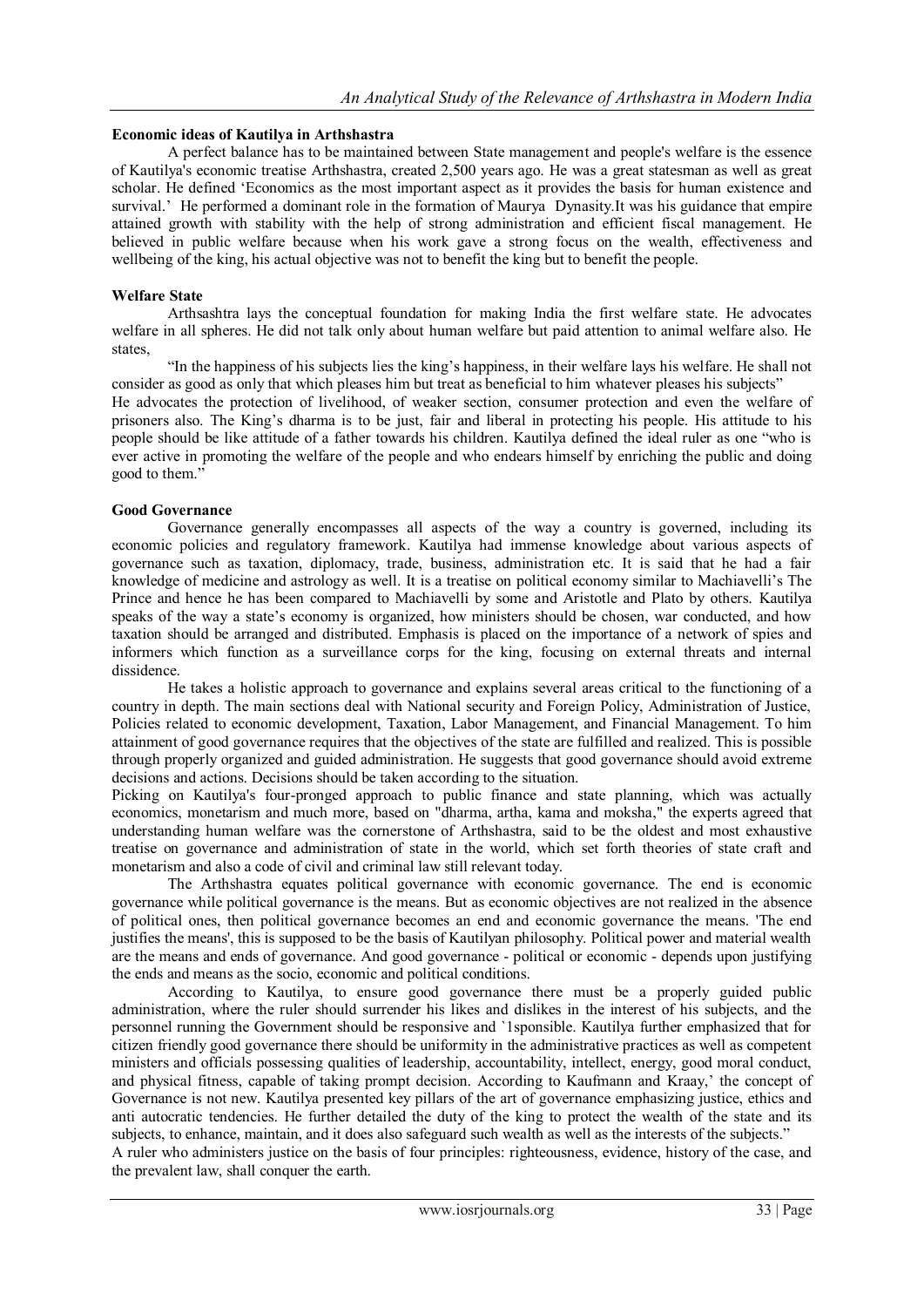# **Foreign Trade**

Foreign trade has always been essential element of any economy. Kautilya recognised that foreign trade in goods and services is a major vehicle for increasing the state wealth. He said that foreign trade should be encouraged by providing some incentives such as exemption from taxes so that foreign traders to make a profit. He gave very much importance to imports. He further said that foreign trade is helpful to increase the supply of those goods which may not be available domestically. Through imports a state can be obtained goods more cheaply from foreign sources. In this way he formulated a comparative advantage view of foreign trade He said that it is beneficial for the different kingdoms when the product being imported are cheaper than those can be obtained domestically. He recognised that trade based on the principal of comparative advantage would be beneficial for both exporting and importing nations. Trade is an important source of revenue for the Treasury. Kautilya supports the use of tariffs, both export and import duties. Kautilya advocates attracting foreigners who possess good technical knowledge.

He Supports the use of tariffs, both import and export duties. He suggested heavy taxation on those foreign goods which are items of luxuries and on the other hand on the articles of common consumption light duties were imposed. Any item which is highly beneficial for the country should be free from any import duties. He was the first person to discuss the passport is necessary to cross the boundaries.

# **Taxation**

Jha and Jha(1997) pointed out that "Chankya paid supereme importance to the maintenance of a rich treasury, which favourably affected entire activities of the administration." He paid a lot of attention to good fiscal management and the ways to development all the sectors of the economy. To him public revenue does not exist for the pleasure of the king but as a fund to be utilised to augment the wealth of nations. He admitted the taxation is the main source of revenue. The power of taxing of the state is unlimited but taxation should not be excessive.

He advocated that tax base should be increased not the tax rate. He criticised the excessive burden of tax on people. Kautilya used to say "King must collect taxes like honey bee, enough to sustain but not too much to destroy." Kautilya implicitly suggests a linear income tax. He emphasizes fairness, stability of tax structure, fiscal federalism, avoidance of heavy taxation, ensuring of tax compliance and subsidies to encourage capital formation. He advocated limiting the taxation power of the State, having low rates of taxation, maintaining a gradual increase in taxation and most importantly devising a tax structure that ensured compliance many postulates of Kautilya"s philosophy of political economy are applicable to contemporary times. Ideally, the government should collect taxes like a honeybee that sucks just the right amount of honey from the flower so that both can survive. Kautilya's scheme of taxation involved the elements of sacrifice by the taxpayer, direct benefit to the taxpayers, redistribution of income, and tax incentives for desired investments. He recommended tax holiday as an incentive which means if any one brings new land under cultivation, he should be exempted from agricultural tax for at least two years. He advocates a mixed economy and argued for a very active role of government. His discussion on taxation gave an idea of three principles i.e. taxation power is limited, taxation should not be heavy and excessive and tax increase should be moderate. He recommends a system of tax collection and public expenditure of revenue in such a way as to build up the permanent revenue yielding capacity of the economy. He said tax base should be augmented not the tax rate. The functional relationship which discussed kautilya in Arthsashtra between the rate of income tax and the magnitude of tax revenue is now expressed in terms of Laffer curve.

He advocated indirect taxes like excise and custom duties and direct taxes as income tax on individuals, wealth tax, and profession tax. He also advocated land revenue, water tax and toll, fine and penalties. According to him tax receipts can be divided into three parts; income earned through taxes on goods produced within a country, Income earned through taxes on goods produced in the capital and income earned through taxes on imports and exports. He advocates that rich persons should pay higher tax according to their paying capacity. In this way he considers the ability to pay approach. Tax should be levied one in a year.

#### **Growth Oriented Public Expenditure**

Kautilya advocated that most of the revenue generated from taxation should be spent on productive activities and public welfare. He discussed different items where sate should incur expenditure such as on national defence, public administration and salaries of the ministers, government departments, maintenance of national store house and granaries, maintenance of armies and on the acquisition of valuable gems, stones and ornaments and whatever was left should be deposited to the treasury.

#### **Infrastructure**

Kautilya considers infrastructure as very important for the state development and also very useful for promoting commercial and trade activities. He suggests that state should invest in transport infrastructure